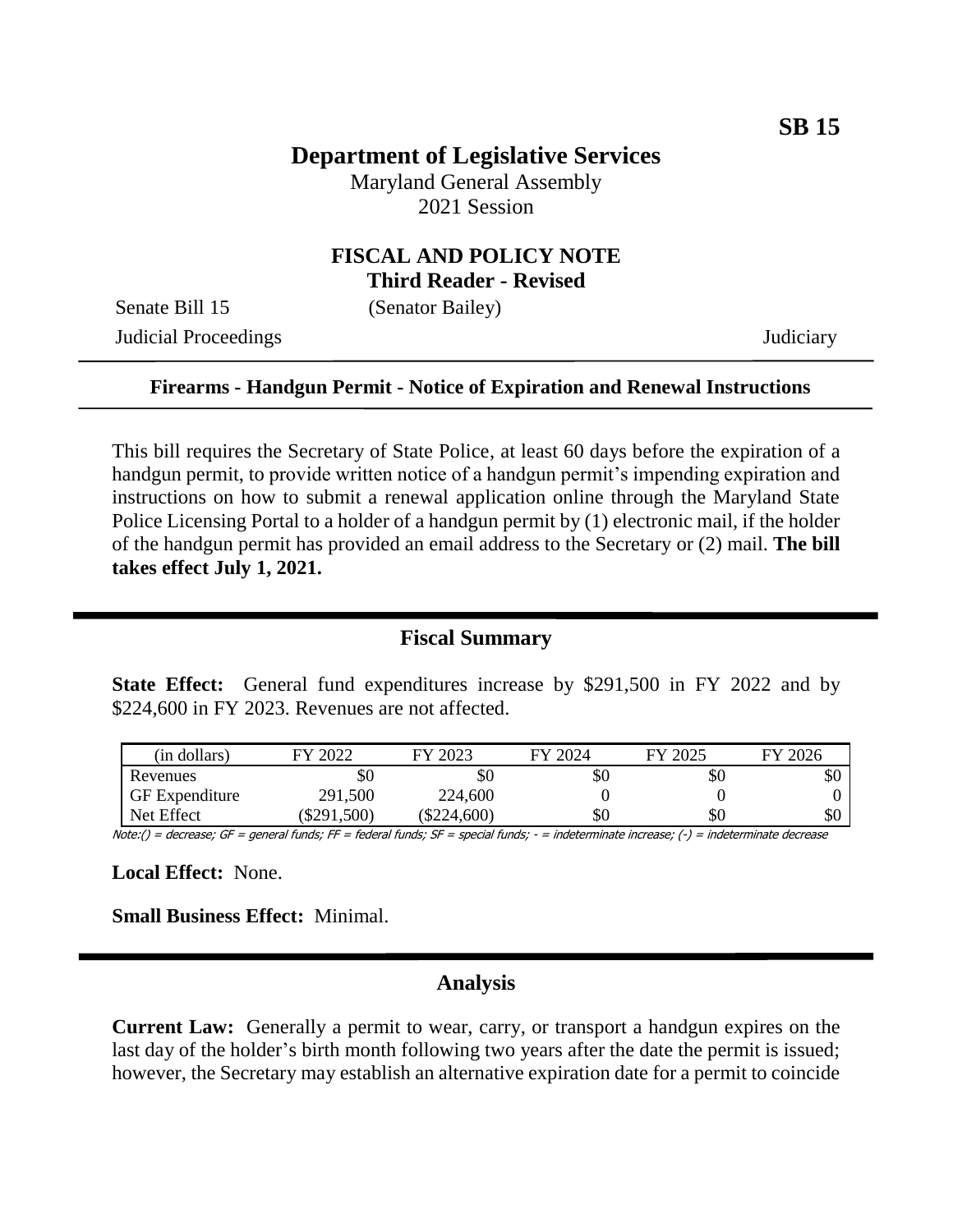with the expiration of a private detective license, a security guard certification, or a special police officer commission. A permit may be renewed for successive periods of three years each if, at the time of an application for renewal, the applicant possesses the qualifications for the issuance of a permit and pays the renewal fee.

Current law requirements and background relating to the issuance of handgun permits is summarized in the **Appendix – Handgun Permit Requirements – Current Law/Background.**

**State Expenditures:** General fund expenditures for the Department of State Police (DSP) increase by \$291,450 in fiscal 2022, which accounts for the bill's July 1, 2021 effective date. This estimate reflects the cost of hiring five contractual office service clerks and one contractual office service clerk supervisor to research, prepare, and mail the required written notice to handgun permit holders. It includes salaries, fringe benefits, one-time start-up costs, and ongoing operating expenses, including mailing supplies and postage. The information and assumptions used in calculating the estimate are stated below:

- there are more than 27,000 active handgun permits in the State;
- DSP does not currently notify handgun permit holders of impending permit expirations;
- since October 1, 2019, DSP has accepted and processed handgun permit applications, renewals, modifications, and replacement requests through the Maryland State Police Licensing Portal;
- approximately 23,000 permit holders submitted paper applications before October 1, 2019; and
- in order to notify handgun permit holders of impending permit expirations, DSP must research the date of birth of each permit holder and determine if the permittee holds another license for which an alternative expiration date was established.

| <b>Contractual Positions</b>              | 6.0       |
|-------------------------------------------|-----------|
| Salaries and Fringe Benefits              | \$234,129 |
| Mailing Supplies and Postage              | 9.675     |
| <b>Other Operating Expenses/Equipment</b> | 47,646    |
| <b>Total FY 2022 State Expenditures</b>   | \$291,450 |

Fiscal 2023 expenditures reflect salaries with annual increases and employee turnover and ongoing operating expenses.

This estimate does not include (1) any increases in the cost of postage over time or (2) any health insurance costs that could be incurred for specified contractual employees under the State's implementation of the federal Patient Protection and Affordable Care Act.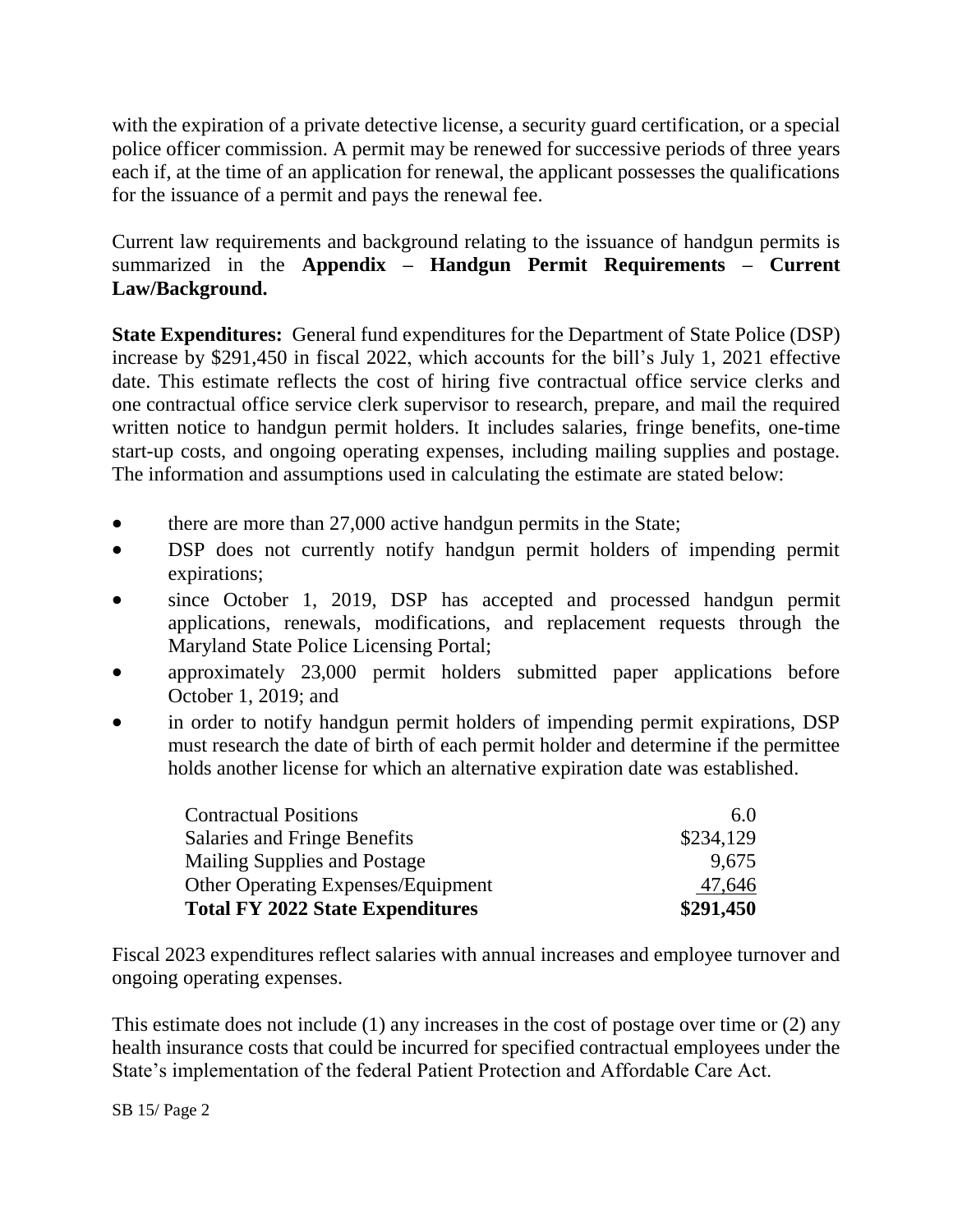Under the bill, DSP expects to have all permit holders entered into the licensing portal by fiscal 2023. Once all of the necessary information for all permit holders is in the licensing portal, DSP expects to be able to automatically send the required written notice to all permit holders by email through the licensing portal. Accordingly, the additional contractual staff are no longer necessary after fiscal 2023.

# **Additional Information**

**Prior Introductions:** None.

**Designated Cross File:** None.

**Information Source(s):** Department of State Police; Department of Legislative Services

| First Reader - January 28, 2021         |  |
|-----------------------------------------|--|
| Third Reader - March 16, 2021           |  |
| Revised - Amendment(s) - March 16, 2021 |  |
| Revised - Correction - March 16, 2021   |  |
|                                         |  |

Analysis by: Shirleen M. E. Pilgrim Direct Inquiries to:

(410) 946-5510 (301) 970-5510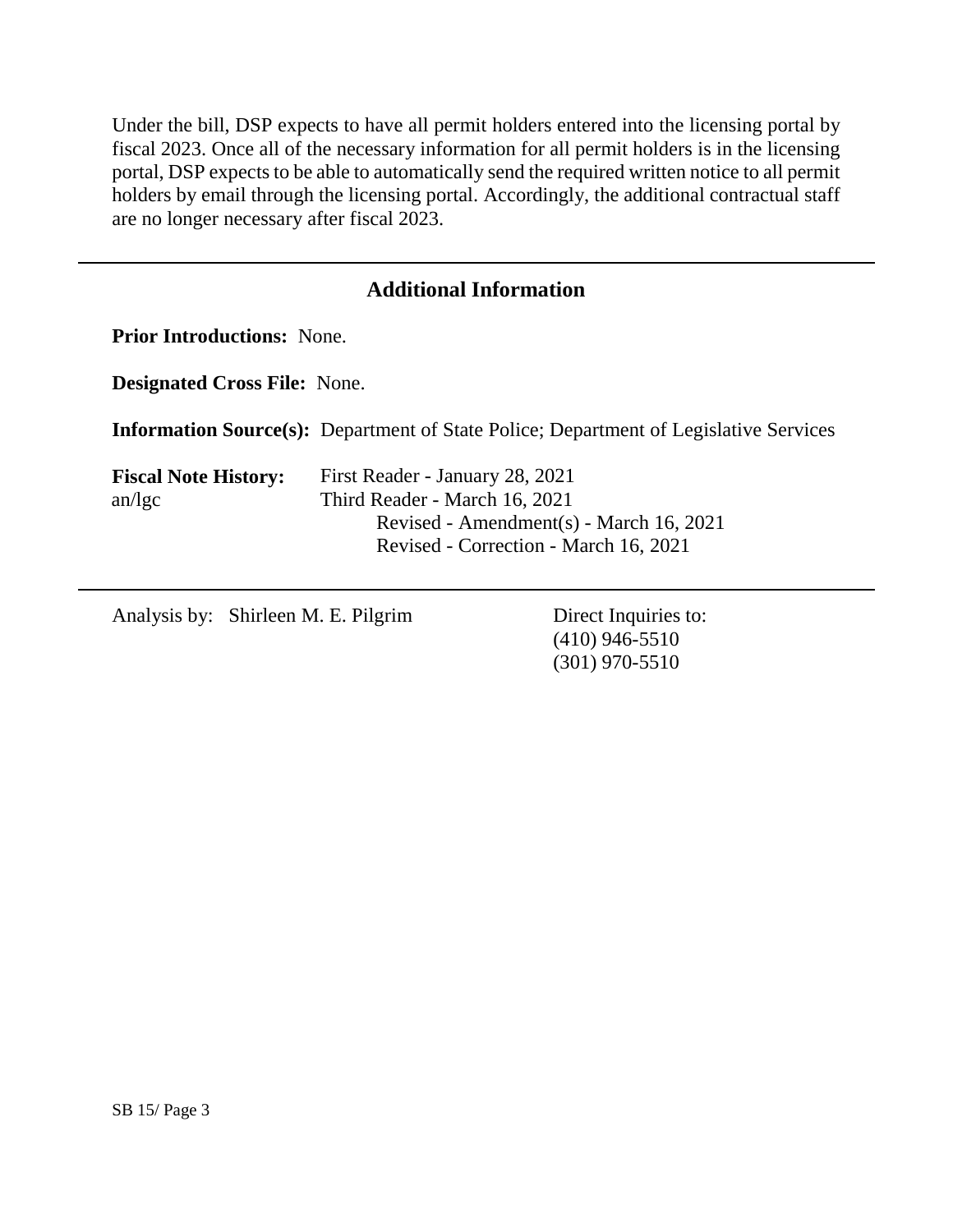# **Appendix Handgun Permit Requirements – Current Law/Background**

Generally, with certain exceptions, to be issued a handgun permit by the Secretary of State Police, an applicant (1) must be 18 or older; (2) must not have been convicted of a felony or misdemeanor for which a sentence of imprisonment for more than one year has been imposed or, if convicted, must have been pardoned or been granted relief under federal law; (3) must not have been convicted of a controlled dangerous substance violation and must not presently be an addict, a habitual user of a controlled dangerous substance, or an alcoholic; (4) must not exhibit a propensity for violence or instability, which may reasonably render possession of a handgun a danger to the applicant or another; (5) must have successfully completed, prior to application and each renewal, a specified firearms training course approved by the Secretary; (6) if younger than 30, must not have been committed to a facility for juveniles for longer than one year or adjudicated delinquent for a crime of violence, a felony, or misdemeanor that carries a statutory penalty of more than two years; and (7) must have a good and substantial reason to wear, carry, or transport a handgun. "Good and substantial reason" includes a finding that the permit is necessary as a reasonable precaution against apprehended danger. The Secretary may limit the geographic area, circumstances, or times of day, week, month, or year in which a permit is effective.

A handgun permit applicant must successfully complete, prior to the application and each renewal, a firearms training course approved by the Secretary that includes (1) for an initial application, a minimum of 16 hours of instruction by a qualified handgun instructor, or 8 hours of instruction for a renewal application; (2) classroom instruction on State firearm law, home firearm safety, and handgun mechanisms and operation; and (3) a firearms qualification component that demonstrates the applicant's proficiency and use of the firearm.

An applicant for a permit is not required to complete a certified firearms training course if the applicant:

- is a law enforcement officer or a person who is retired in good standing from service with a law enforcement agency of the United States, the State, or any local law enforcement agency in the State;
- is a member, retired member, or honorably discharged member of the U.S. Armed Forces or the National Guard;
- is a qualified handgun instructor; or
- has completed a firearms training course approved by the Secretary.

SB 15/ Page 4